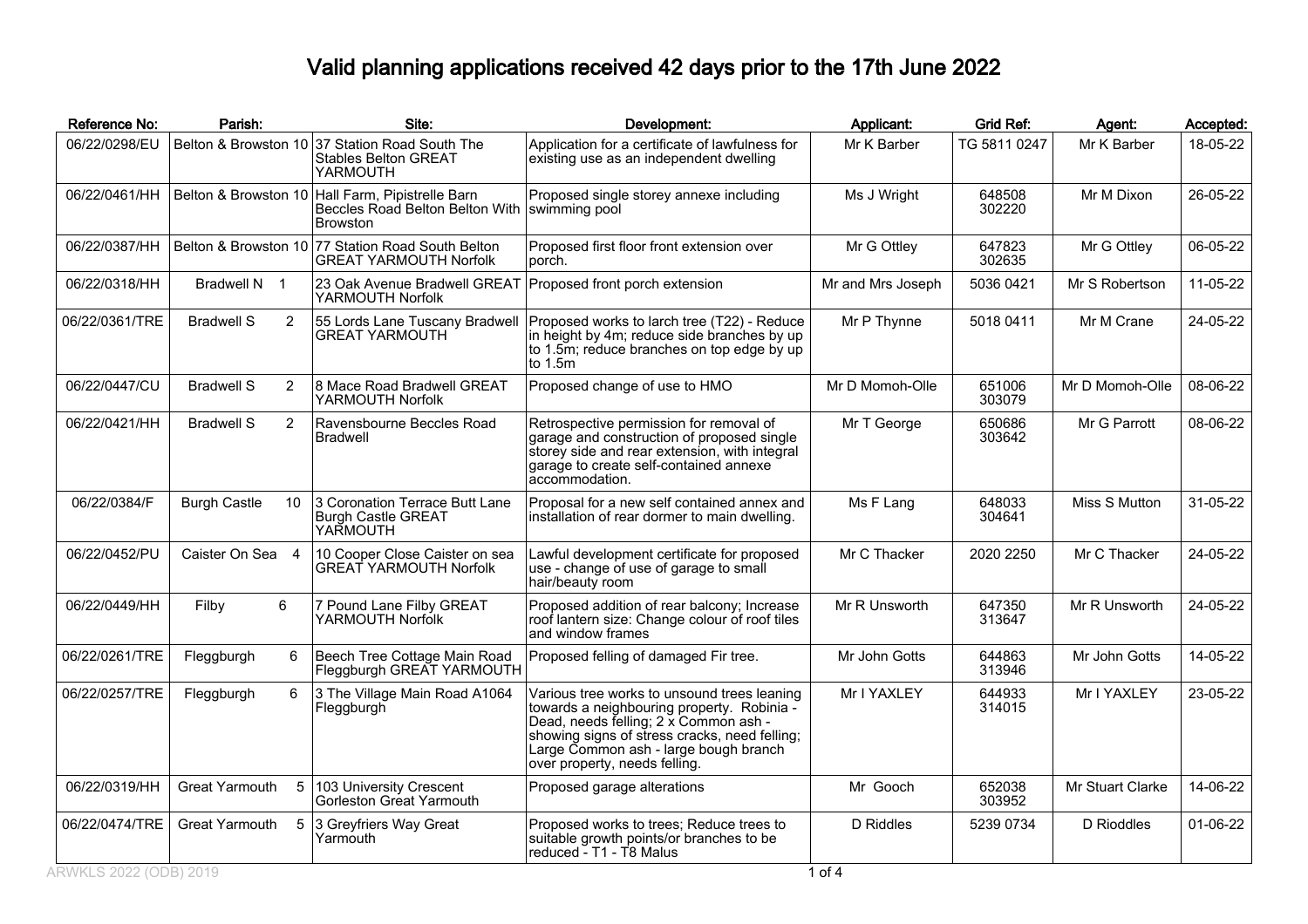| 06/22/0263/F                        | <b>Great Yarmouth</b> |    | Flat 193 Upper Cliff Road<br>Gorleston GREAT YARMOUTH<br><b>Norfolk</b>                     | Subdivision of two bedroom flat to create 2<br>no. 1 bedroom flats                                                                                                                                                 | Dr M Newstead            | TG 5276 0361     | Dr M Newstead    | 11-05-22 |
|-------------------------------------|-----------------------|----|---------------------------------------------------------------------------------------------|--------------------------------------------------------------------------------------------------------------------------------------------------------------------------------------------------------------------|--------------------------|------------------|------------------|----------|
| 06/22/0453/F                        | Great Yarmouth        |    | Cliff Hotel Cliff Hill Gorleston<br>Great Yarmouth                                          | Retrospective permission for single storey<br>extension to incorporate new kitchen<br>equipment and internal alterations                                                                                           | Mr C                     | 652923<br>303545 | Mr S Clarke      | 26-05-22 |
| 06/22/0434/VCF                      | <b>Great Yarmouth</b> | 9  | Marsh Farm Caravan Park Mill<br>Road Cobholm Great Yarmouth                                 | Variation of condition 5 of pp. 06/19/0630/F -<br>change the requirement to erecting 2m high<br>50kg m/2 acoustic barrier to installing double<br>glazed windows to a level of 36db noise<br>reduction in caravans | H Saunders               | 651517<br>307557 | Mr H Bailey      | 18-05-22 |
| 06/22/0404/HH                       | Great Yarmouth        |    | 11 292 Brasenose Avenue<br><b>Gorleston Great Yarmouth</b>                                  | Single storey side extension to provide<br>additional living accommodation.                                                                                                                                        | Mr & Mrs Stevens         | 652131<br>302727 | Mr N Butler      | 24-05-22 |
| 06/22/0413/F                        | Great Yarmouth 11     |    | James Paget Hospital Lowestoft<br>Road Gorleston Great Yarmouth                             | Proposed Site preparation, ground works &<br>installation of a new modular MRI extension<br>(Single storey building with flat roof)                                                                                | Mr J Doddrell            | 652093<br>302477 | Mr J Doddrell    | 07-06-22 |
| 06/22/0224/CU                       | <b>Great Yarmouth</b> | 14 | 48 Crown Road GREAT<br>YARMOUTH Norfolk                                                     | Retrospective application for change of use<br>from residential (C3) to 6 bed HMO (C4)                                                                                                                             | Mr D Richardson          | 5295 0749        | Mr N Mgdennen    | 16-05-22 |
| 06/22/0329/CU                       | <b>Great Yarmouth</b> | 14 | 108 Nelson Road Central Great<br>Yarmouth                                                   | Change of use of C3 dwelling house to 6<br>room C4 house in multiple occupation                                                                                                                                    | Mrs J Esposito           | 652850<br>307114 | A Middleton      | 17-05-22 |
| 06/22/0431/TCA                      | Great Yarmouth        |    | 14 91 Albion Road GREAT<br>YARMOUTH Norfolk                                                 | Proposed felling of trees 1) T1 Holly tree,<br>and 2) T2 Pittosporum tree                                                                                                                                          | Mr F Jr Vinluan          | 652734<br>307546 |                  | 13-05-22 |
| 06/22/0467/F                        | Great Yarmouth        |    | 14 47A Camden Road Great<br>Yarmouth                                                        | Retrospective permission for the installation<br>of an ATM                                                                                                                                                         | Mr J Williams            | 652693<br>306686 | Mr J Williams    | 27-05-22 |
| 06/22/0468/A                        | Great Yarmouth        |    | 14 47A Camden Road Great<br>Yarmouth                                                        | Retrospective permission for illuminated<br>signage in connection with the installation of<br>an ATM                                                                                                               | Mr J Williams            | 652693<br>306686 | Mr J Williams    | 27-05-22 |
| 06/22/0460/CD                       | Great Yarmouth        |    | 14   Marina Centre Marine Parade<br><b>GREAT YARMOUTH</b>                                   | Discharge of conditions 7, 13 and 20 of pp<br>06/19/0471/F - parking management plan,<br>materials for external elevations and details<br>of bat/bird boxes.                                                       | Mr D Ramsay              | 653149<br>307283 | Ms O Galikowska  | 19-05-22 |
| 06/22/0445/A                        | Great Yarmouth        |    | 15 Footpath outside 53 Market<br>Place GREAT YARMOUTH                                       | Two digital 75 inch LCD display screen on<br>new BT Street Hub                                                                                                                                                     | Mr J Noakes              | 652444<br>307709 | Mr Martin Brown  | 19-05-22 |
| 06/22/0444/A                        | Great Yarmouth        |    | 15 Footpath O/S 179 King Street<br>GREAT YARMOUTH                                           | Two digital 75 inch LCD display screen on<br>new BT Street Hub                                                                                                                                                     | Mr J Noakes              | 652459<br>307572 | Mr M Brown       | 19-05-22 |
| 06/22/0247/CU                       | Great Yarmouth        |    | 15 50-51 Regent Road Great<br>Yarmouth                                                      | Proposed change of use from hotel to create<br>5 self contained flats                                                                                                                                              | Mr Dallas Parker         | 652996<br>307694 | Andrew Middleton | 15-06-22 |
| 06/22/0465/MM                       | Great Yarmouth        | 15 | (River Island) GREAT<br><b>YARMOUTH</b>                                                     | Footpath outside 179 King Street   Proposed removal of existing BT phone box<br>and installation of replacement BT Street<br>Hub and associated display of advertisement<br>to both sides of unit                  | Mr J Browne              | 652435<br>307558 | Mr M Brown       | 19-05-22 |
| 06/22/0456/CU                       | Great Yarmouth        |    | 15 Alexandra House 23 Euston<br>Road GREAT YARMOUTH                                         | Change of use from C2 (Care home) to C3a<br>(residential)                                                                                                                                                          | B Kelly & M<br>MacDonagh | 653015<br>307930 | Mr S Khan        | 08-06-22 |
| 06/22/0463/MM                       | Great Yarmouth        |    | 15 Footpath outside Unit 11 (Big<br>Mama's Breakfast) Market Place<br><b>GREAT YARMOUTH</b> | Proposed removal of existing BT phone box<br>and installation of replacement BT Street<br>Hub and associated display of advertisement                                                                              | Mr J Browne              | 652432<br>307832 | J Browne         | 19-05-22 |
| \RWKLS <sup>-</sup> 2022 (ODB) 2019 |                       |    |                                                                                             |                                                                                                                                                                                                                    | 2 ठा 4                   |                  |                  |          |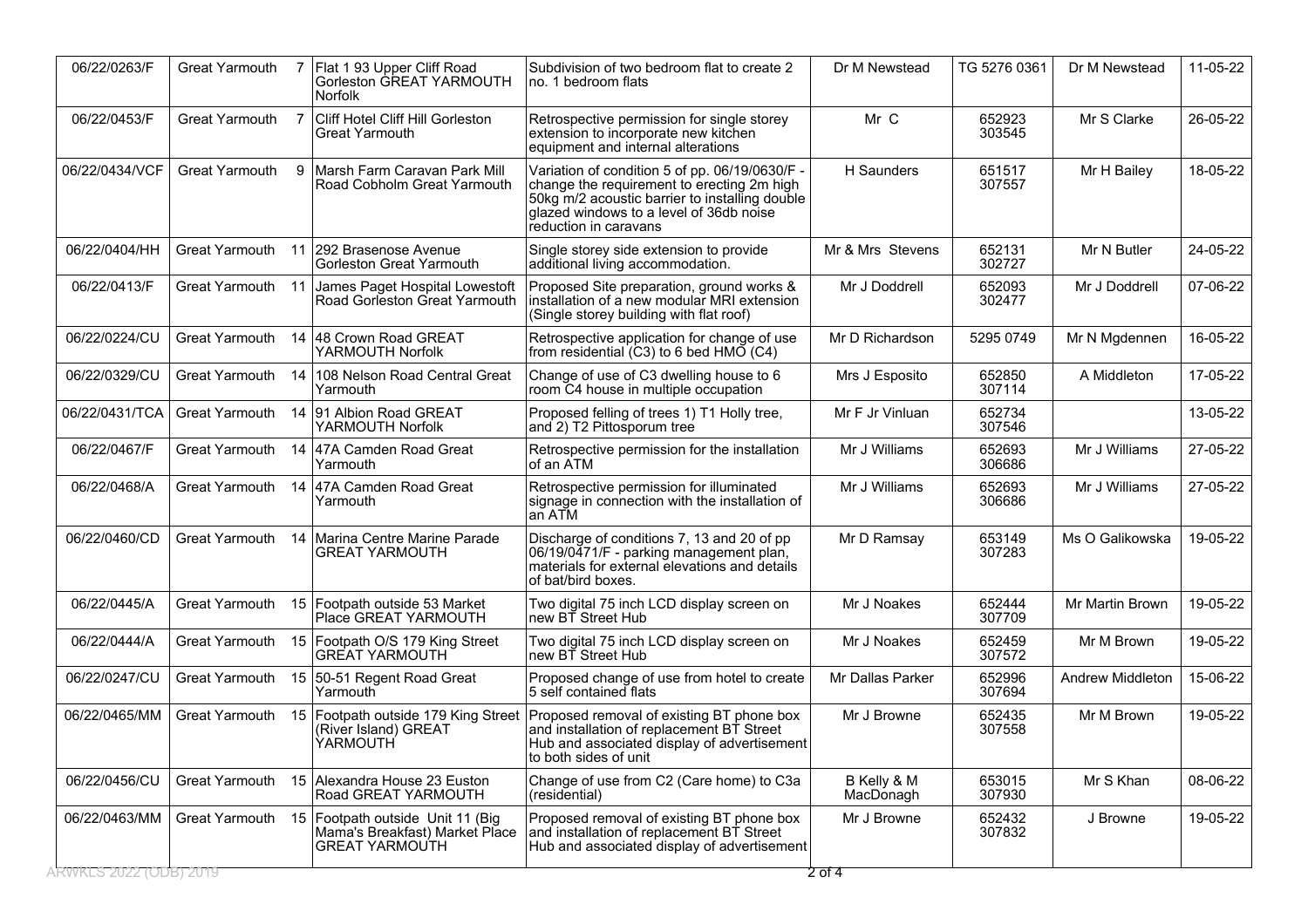|                |                       |    |                                                                                                 | to both sides of unit                                                                                                                                                                                                                                   |                                    |                  |                           |                |
|----------------|-----------------------|----|-------------------------------------------------------------------------------------------------|---------------------------------------------------------------------------------------------------------------------------------------------------------------------------------------------------------------------------------------------------------|------------------------------------|------------------|---------------------------|----------------|
| 06/22/0464/MM  | <b>Great Yarmouth</b> | 15 | Footpath outside 53 Market<br>Place GREAT YARMOUTH                                              | Proposed removal of existing BT phone box<br>and installation of replacement BT Street<br>Hub and associated display of advertisement<br>to both sides of unit                                                                                          | <b>BT PLC</b>                      | 652456<br>307714 | Mr M Brown                | 19-05-22       |
| 06/22/0288/A   | Great Yarmouth        | 15 | 19/20 North Drive Furzedown<br>Hotel GREAT YARMOUTH<br><b>Norfolk</b>                           | Erection of freestanding sign on top of<br>wooden pillar                                                                                                                                                                                                | Mr P Garrod                        | TG 5312 0835     | Mr P Garrod               | 06-05-22       |
| 06/22/0281/F   | Great Yarmouth        |    | 15 85B North Quay Great Yarmouth                                                                | Renewal of pp 06/19/0572/CU - For<br>continued-use of land for car-<br>wash/valeting/siting of portable buildings and<br>car sales (Limited to 4)                                                                                                       | Mr D. Smith                        | 652078<br>307900 | Mr Jerry Stone            | 31-05-22       |
| 06/22/0407/D   | Great Yarmouth        |    | 15 Abbeville Lodge Acle New Road<br><b>Great Yarmouth</b>                                       | Approval of reserved matters following<br>outline permission 06/20/0498/O -<br>Demolition of care home and erection of<br>fourteen three- storey houses with garaging<br>at ground floor - siting, design, external<br>appearance & landscaping         | Mr Setchell                        | 652058<br>308241 | Middleton &<br>George Ltd | 10-05-22       |
| 06/22/0277/A   | Great Yarmouth        |    | 15 13 King Street GREAT<br>YARMOUTH Norfolk                                                     | Installation of new 1 no. internally illuminated<br>fascia sign and 2 no. internally illuminated<br>projecting signs; shop front to be painted<br>black and soffit to be painted white                                                                  | C&J Clark<br>International Limited | 652487<br>307536 | Omega Signs Ltd           | 06-05-22       |
| 06/22/0459/A   | <b>Great Yarmouth</b> |    | 15 85B North Quay Great Yarmouth                                                                | Application for consent to display no. 1<br>billboard and no. 2 banner advertisements                                                                                                                                                                   | Mr P Smith                         | 652078<br>307900 | Mr J Stone                | 31-05-22       |
| 06/22/0446/A   | <b>Great Yarmouth</b> |    | 15 Footpath O/S Unit 11 (Big<br>Mama's Breakfast) Market Place<br><b>GREAT YARMOUTH NOrfolk</b> | Two digital 75 inch LCD display screen on<br>new BT Street Hub                                                                                                                                                                                          | Mr J Noakes                        | 652394<br>307831 | Mr M Brown                | 19-05-22       |
| 06/22/0320/HH  | Great Yarmouth        | 19 | 56 Stradbroke Road Gorleston<br>Great Yarmouth                                                  | Proposed single storey rear extension.                                                                                                                                                                                                                  | Mr & Mrs D & K<br>Kedge            | 652362<br>304071 | Mr G Parrott              | 11-05-22       |
| 06/22/0264/F   | <b>Great Yarmouth</b> | 19 | Pops Meadow Pavilion Road<br>Gorleston GREAT YARMOUTH                                           | Retrospective application for new permeable<br>hard standing areas                                                                                                                                                                                      | Mr L Gray                          | 652923<br>303766 | Mr L Gray                 | 09-06-22       |
| 06/22/0352/F   | <b>Great Yarmouth</b> | 19 | Rear of 18A Lower Cliff Road<br>Gorleston Great Yarmouth                                        | Proposed demolition of existing garage and<br>construction of two storey detached house                                                                                                                                                                 | Mr C Abbott                        | 652651<br>303782 | Mr C Johnson              | 31-05-22       |
| 06/22/0405/VCF | Hemsby                | 8  | Barn at Home Farm Waters Lane<br>Hemsby                                                         | Amend condition 2 to pps 06/20/0023/F and<br>06/20/0024/LB - revised plans; remove<br>conditions 5 and 7 from pp. 06/20/0023/F.                                                                                                                         | G W Daniels and Son<br>Ltd         | 649158<br>317270 | Mr M Lee                  | 09-05-22       |
| 06/22/0482/LB  | Hemsby                | 8  | Hemsby GREAT YARMOUTH                                                                           | Barn at Home Farm Waters Lane Amend Condition 2 to PP 06/20/0024/LB -<br>Revised plans; Vary conditions 5 and 7 of<br>PP 06/20/0023/F to only apply to the listed<br>barn (Unit 2)                                                                      | G.W Daniels and Son<br>Limited     | 649158<br>317270 | Mr M Lee                  | 09-05-22       |
| 06/22/0451/HH  | Hopton On Sea         |    | 2   1 Jex Way Hopton GREAT<br>YARMOUTH Norfolk                                                  | Proposed attached garage and infill to front<br>porch                                                                                                                                                                                                   | Mr & Mrs G Roper                   | 652710<br>299961 | Mr S Robertson            | 08-06-22       |
| 06/22/0437/TRE | Hopton On Sea 2       |    | Green space at junction of Coast<br>Road and Manor Gardens<br>Hopton Great Yarmouth             | T1 - Monterrey Cypress - crown lift by<br>removal of lower branches to 3-4m; T2 - Oak<br>- reduce heavily to reduce further impact on<br>property; T3 - Holly - reduce property side<br>and crown lift to 3m to minimise further<br>impact on property. | Mr D Riddles                       | 653049<br>299747 |                           | $13 - 05 - 22$ |